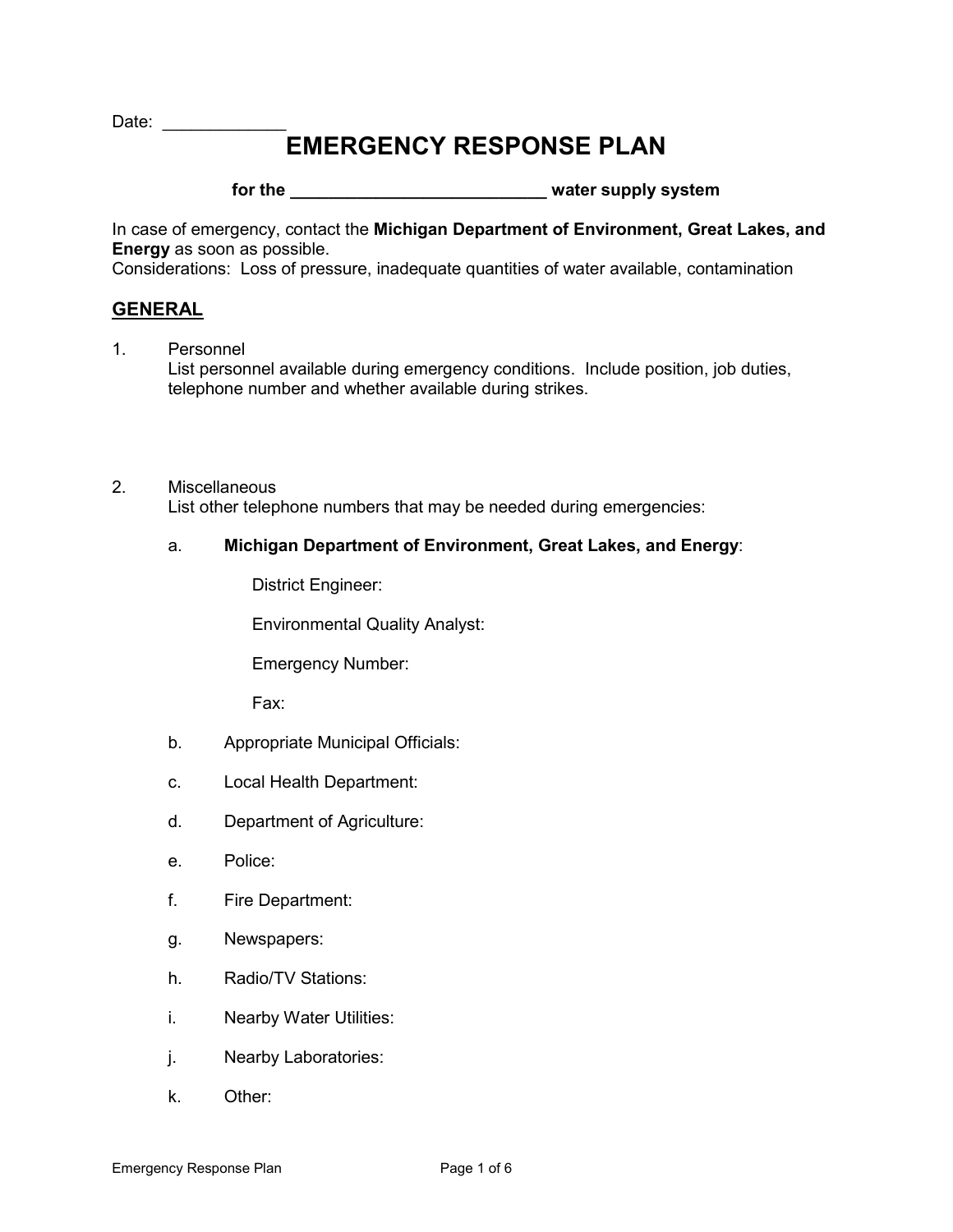#### 3. Contractors

List telephone numbers of reputable contractors which may be needed during emergencies.

- a. Excavators:
- b. Well Drillers:
- c. Welders:
- d. Electricians:
- e. Plumbers:
- f. Other:

#### 4. Suppliers

List telephone numbers of suppliers which may be needed during emergencies.

- a. Chemical Suppliers:
- b. Pump Suppliers:
- c. Water Main Repair Materials Supplier:
- d. Other:

### **CRITICAL CUSTOMERS**

- 1. List critical customers or users for whom the provision of a continuous supply of safe water is most urgent. Include name, telephone number and address.
- 2. Describe method to provide critical customers with a continuous supply of water.

### **COMMUNICATIONS**

- 1. Describe methods of communication available during power outages.
- 2. Describe methods to provide customers or users with current information and recommended precautions to protect public health.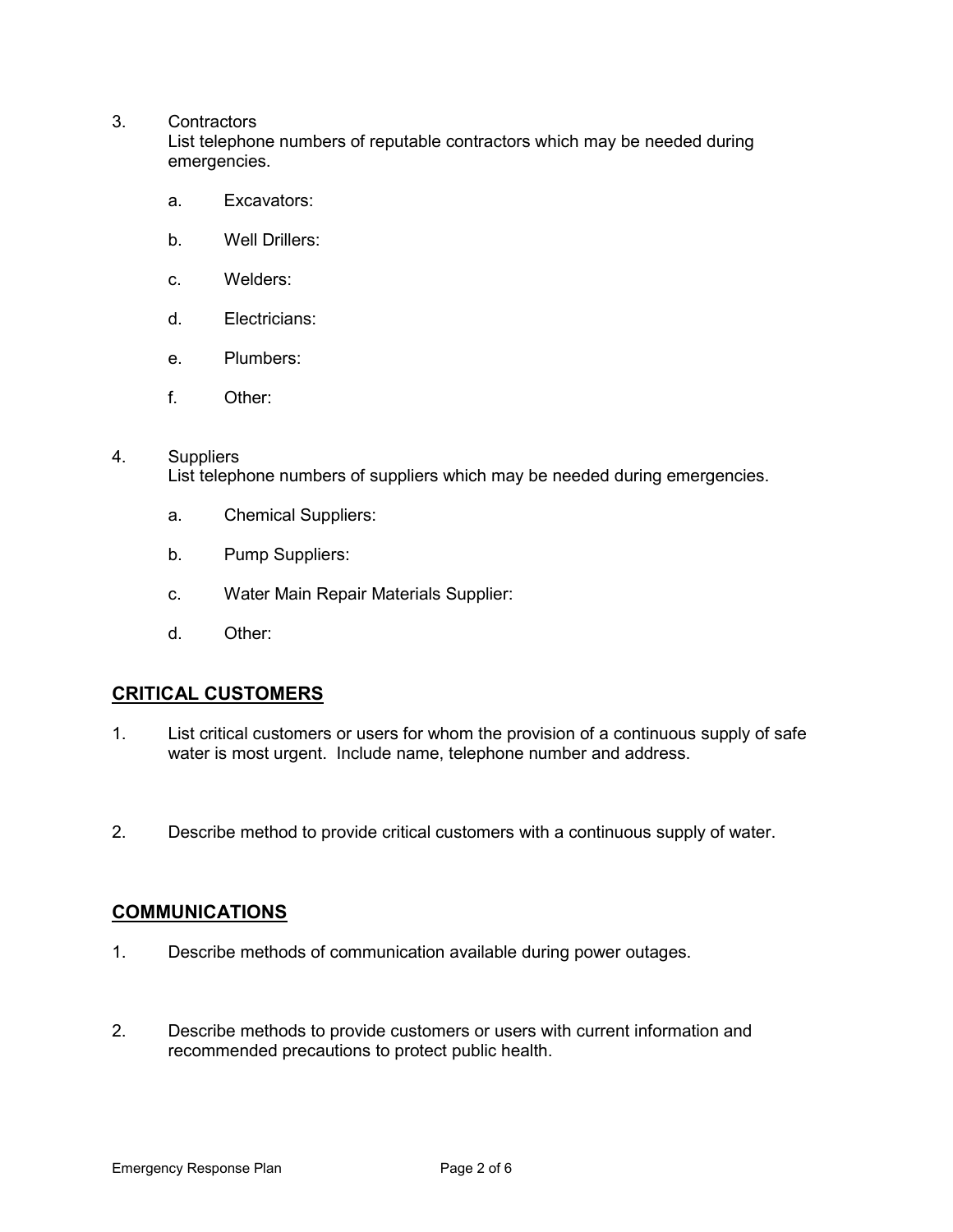### **PLANS & AGREEMENTS**

- 1. General Layout. Attach the general layout (piping schematic) of the waterworks system or indicate the location of the General Plan as well as valve and hydrant records and any other information that would be helpful in fully describing the water system.
- 2. Personnel Safety Plans. List relevant plans and indicate their locations. Examples may include evacuation plans, lock down procedures, location of personal protective equipment (PPE) and procedures for use, and location of Material Safety Data Sheets (MSDS).
- 3. Water Sampling and Monitoring Plans. Describe monitoring to be conducted to identify potential public health threats. List plans and their locations. Examples include the Bacteriological Sample Siting Plan, sampling procedures for different types of contaminants, locations of sampling containers and procedures to obtain more, laboratories to analyze other contaminants, identify laboratories to contact (with phone numbers) to arrange for rapid sampling for volatile organic chemicals or other unknown compounds.
- 4. Mutual aid agreements. Describe type and terms of agreements with other water supplies that may be implemented during an emergency. Attach or include location of agreements. Examples include sharing personnel and equipment, and loaning supplies.
- 5. Emergency Supplies and Equipment Plans
	- a. Emergency equipment available. Identify and indicate location of equipment and vehicles that may be needed in an emergency. If the equipment is leased, rented, shared or otherwise not immediately available, describe the procedure for securing the equipment including contact information.
	- b. Replacement equipment. Identify and indicate location of replacement equipment or parts that may be needed in an emergency. Describe how to secure replacements, if not on site, including contact information (or refer to Contacts section of this ERP).
	- c. First aid supplies and equipment. Include locations and contact information for securing additional supplies and equipment.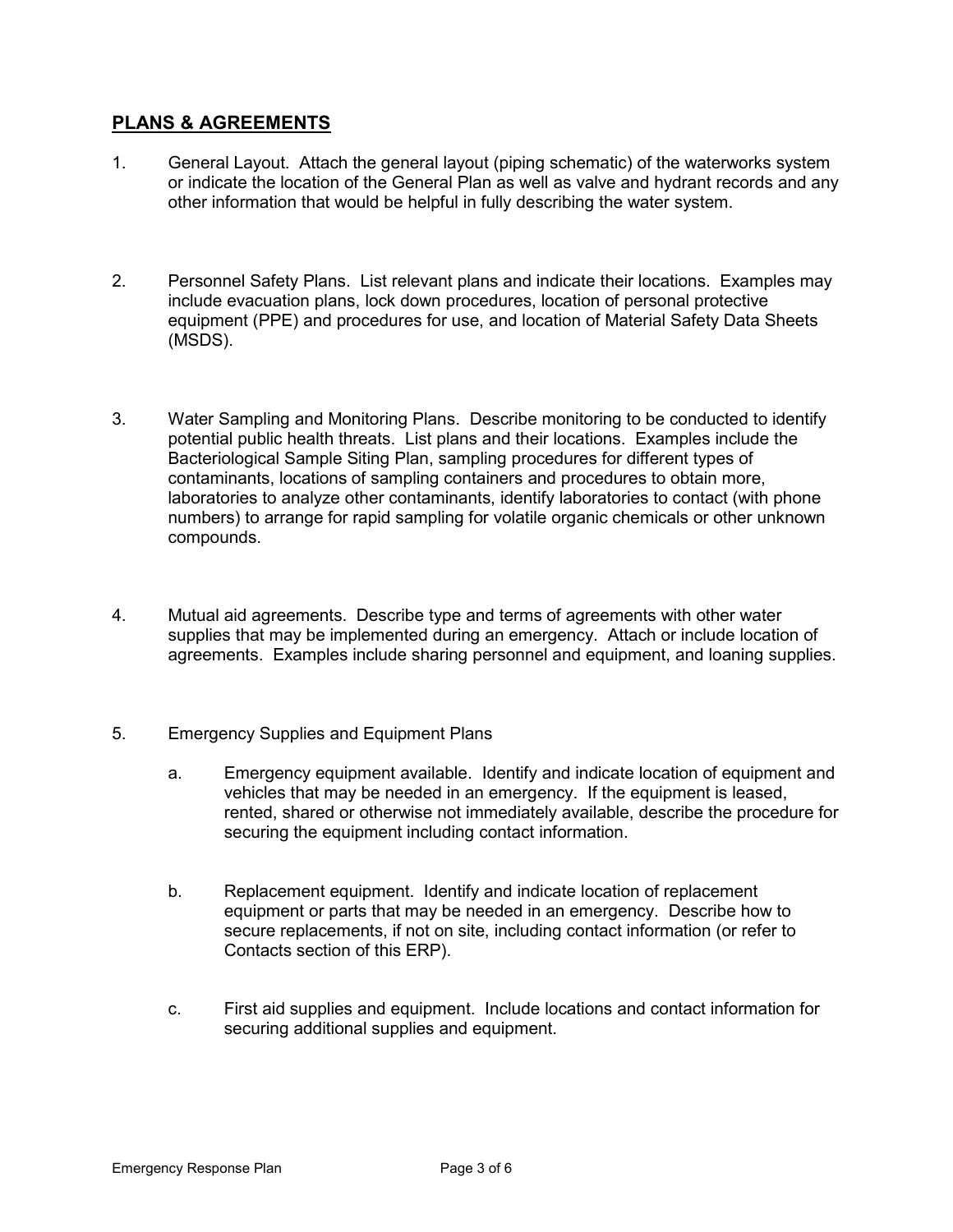# **SOURCE**

### **Master Meter**

Location(s) and Size(s)

### **Groundwater Sources**

| Well<br>Number | <b>Diameter</b><br>(inches) | Depth<br>(feet) | Capacity<br>(gpm) | Location | <b>Treatment Type</b> |
|----------------|-----------------------------|-----------------|-------------------|----------|-----------------------|
|                |                             |                 |                   |          |                       |
|                |                             |                 |                   |          |                       |
|                |                             |                 |                   |          |                       |
|                |                             |                 |                   |          |                       |
|                |                             |                 |                   |          |                       |
|                |                             |                 |                   |          |                       |

### **Surface Water Sources**

| <b>Pump Number</b> | High or Low<br>Service | Capacity<br>(gpm) | Location |
|--------------------|------------------------|-------------------|----------|
|                    |                        |                   |          |
|                    |                        |                   |          |
|                    |                        |                   |          |
|                    |                        |                   |          |
|                    |                        |                   |          |
|                    |                        |                   |          |

- 1. Describe method to operate wells for groundwater sources, or pumps for surface water sources (manual or automatic).
- 2. Auxiliary power available:

Type:

Location:

Capacity:

Describe how to activate and operate auxiliary power:

If auxiliary power is leased, rented, shared or otherwise not immediately available on the property, describe the procedure for securing the equipment:

Owner: Contact name and telephone number: Type and terms of agreement: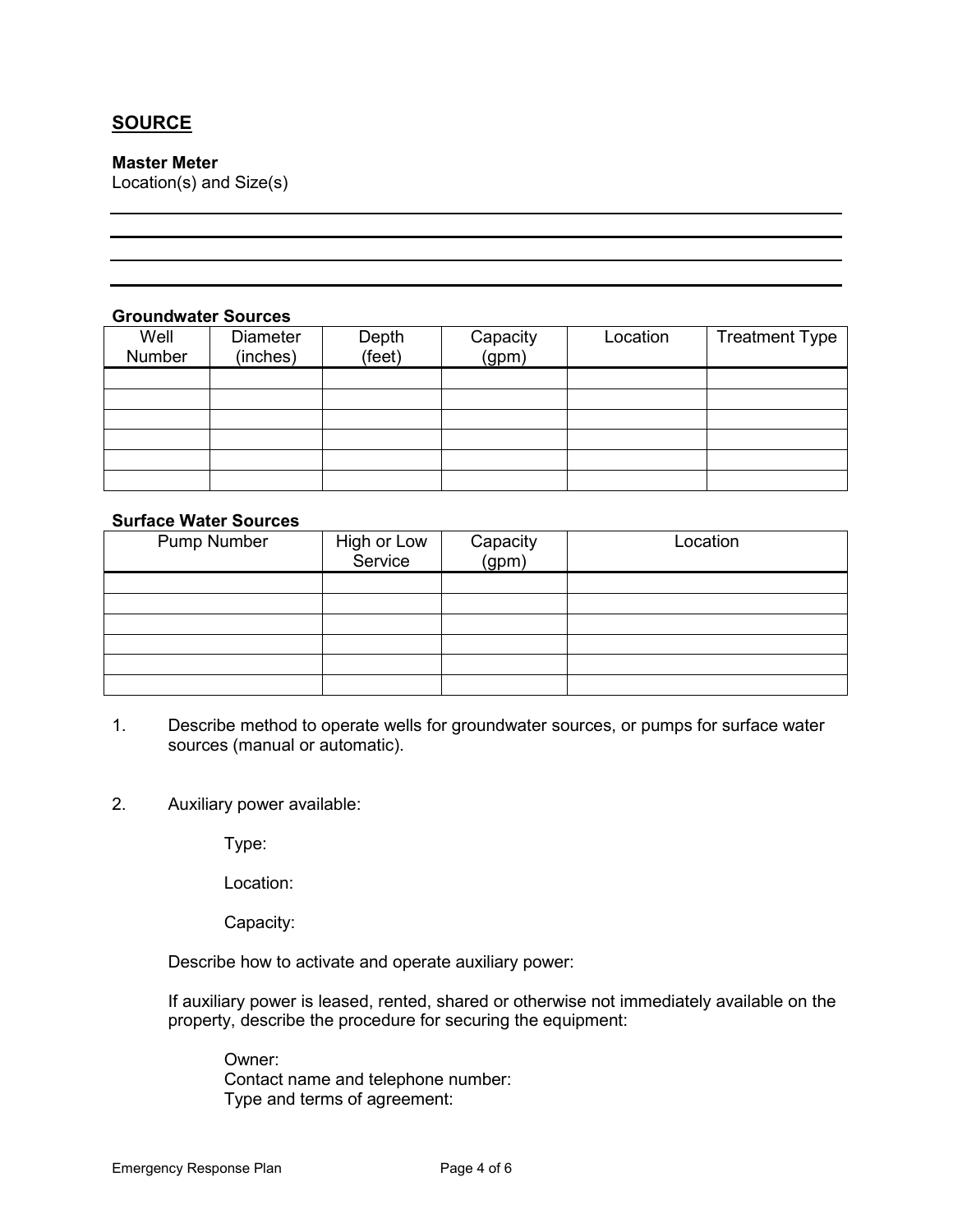### **TREATMENT**

- 1. If treatment employed at wells, describe method to provide auxiliary power to chemical feed pumps.
- 2. If centralized treatment employed (iron removal, zeolite softening, etc.):
	- a. Describe method to provide auxiliary power to high service pumps:
	- b. Describe method to provide auxiliary power to chemical feed pumps:
	- c. Describe procedure to bypass treatment facility:
- 3. If no treatment, describe method to provide emergency chlorination:
- 4. If surface water treatment employed, describe method to provide auxiliary power.